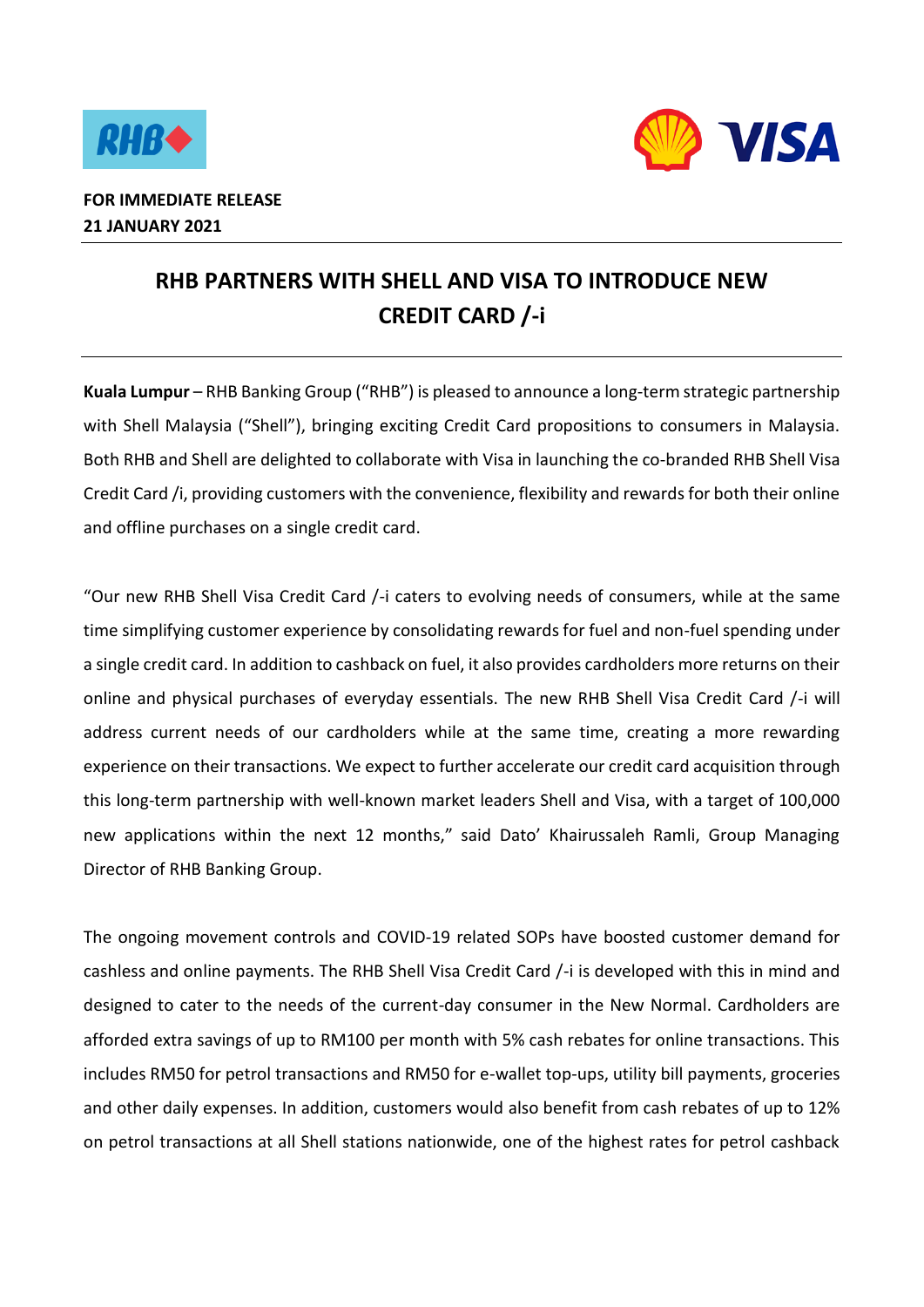credit cards in the country. These unique features reflect RHB and Shell's mission to make their customers' life journeys better, as they go well with their new Credit Card.

"Shell Malaysia is proud to partner with RHB and Visa to offer extra rewards with the RHB Shell Visa Credit Card /-i. This is Shell's way to help our customers go the extra mile, bearing in mind the dynamic needs of Malaysians in these unprecedented times. With its low minimum monthly income requirement and cashback rewards for petrol refuels, groceries, utilities, e-wallet top-ups and online purchases, this card provides credit flexibility for our customers, which is crucial as we all ride out the pandemic's reverberating effects on our economy. Our collaboration with RHB and Visa solidifies the spirit of togetherness and resilience that we need in order to journey forward, and exemplifies Shell's unwavering commitment to do the best for all our customers to ensure they go well in all their lives' journeys," said Shairan Huzani Husain, Shell Malaysia Trading Sdn Bhd and Shell Timur Sdn Bhd Managing Director.

"We are extremely pleased to partner with RHB and Shell to launch this credit card for consumers, and reward them with cashback when they spend on categories such as groceries or shop online. The RHB Shell Visa credit card is also contactless payments enabled, which means that Malaysian cardholders can easily tap and pay for their purchases conveniently and securely. In Malaysia, we already see strong contactless penetration growth, and today, more than one in two Visa face-toface transactions in the country are contactless payments. We will continue to work with our valued partners to create more products and services that cater to the needs of Malaysian consumers and help them achieve more benefits when they make digital payments," said Ng Kong Boon, Visa Country Manager for Malaysia.

As part of the launch promotion, new RHB Shell Visa Credit Card /-i holders will receive up to 30% cashback on petrol purchases until July 2021 and are eligible for an Annual Fee Waiver for the first year on top of receiving RM25 when they activate their cards with a minimum RM50 spend. Customers who swipe their cards at least 24 times a year will be eligible for annual fee waivers for the subsequent years, with no minimum spend.